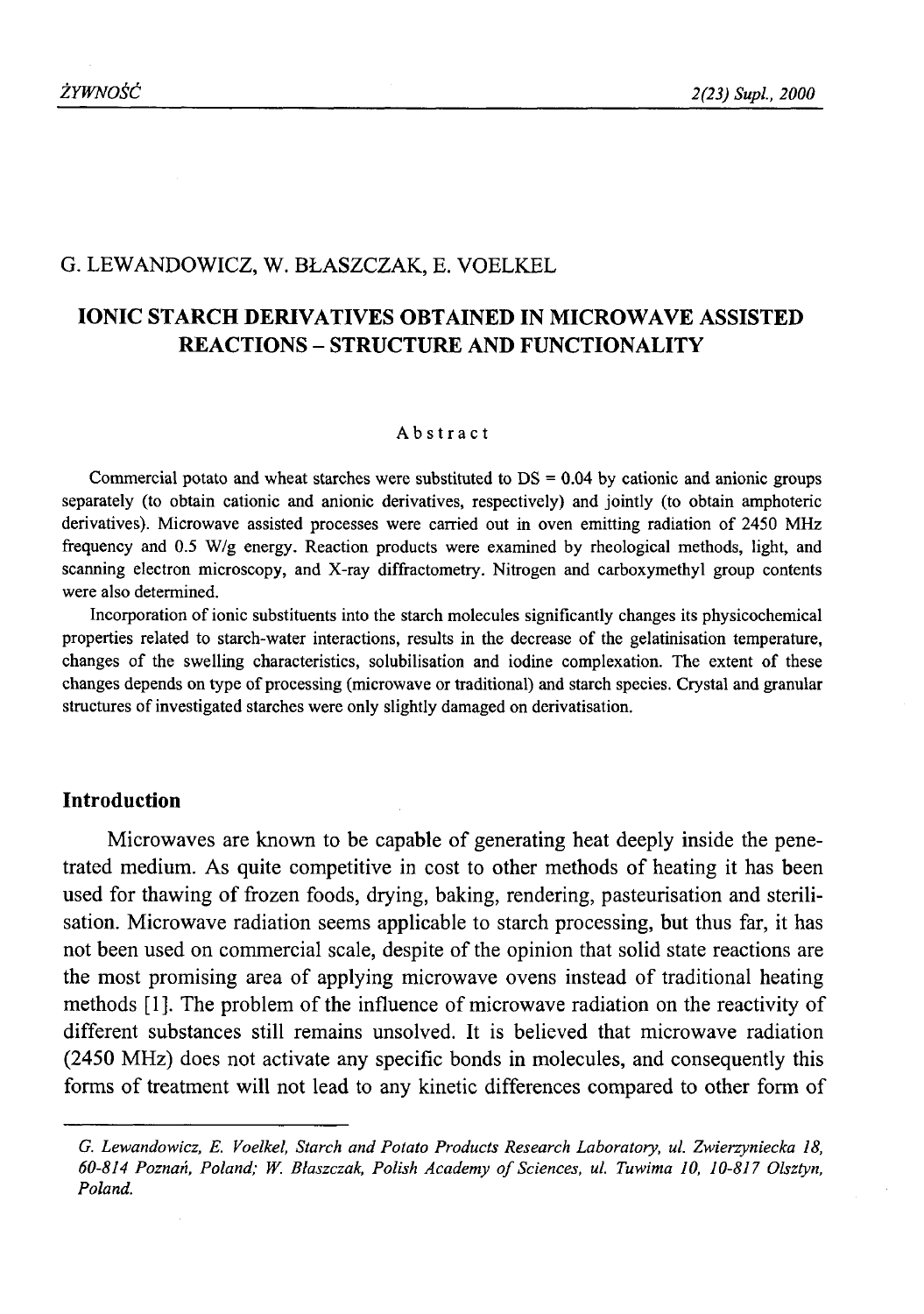heating  $[1]$ . In spite of this, there has been a growing interest in the use of microwave heating synthesis, so called ..MORE chemistry" (microwave oven induced reaction enhancement), and in some processes catalytic effect is claimed [2-7], Our previous work on the application of microwave ovens to obtain inorganic starch esters proved that microwaves shorten reaction times and do not affect molecular and submolecular structure of the derivatives as compared to conventional technology [8, 9]. Promising results of using microwave ovens to esterification, suggest applying them to other starch modification reaction, for example etherification. These type reactions is conventionally applied in starch industry to produce derivatives of ionic type i.e. cationic starches, carboxymethylated (anionic starches) and amphoteric starches. Ionic starch derivatives of different degree of substitution reveal unique physicochemical properties, useful in many branches of industry, especially in papermaking, building and mining. The aim of this work was to examine the influence of microwave processing on structure and functionality of ionic starch derivatives.

### **Materials and methods**

#### **Preparation of ionic starch derivatives**

#### *Microwave assisted reactions*

Microwave assisted processes were carried out according to the Polish patent description [15].

Cationic derivatives: Commercial potato and wheat starches were sprayed with the solution of N,N,N-trimethyl-2-epoxypropylammonium chloride to incorporate 0.34% of nitrogen (basis of starch dry mass), alkalised with 1% calcium hydroxide and 1% sodium metasilicate (basis of starch dry mass) and carefully mixed to unification. The moisture contents of the prepared blends were adjusted to 35%. Then, the starch samples were dried in a Panasonic microwave oven emitting radiation of 2450 MHz frequency and 0.5 W/g energy, to reduce moisture content level below 20%.

Anionic derivatives: 100 g of commercial potato and wheat starches were sprayed with the solution containing 3.5 g of sodium mochloroacetate, mixed carefully with 12 g of sodium metasilicate, then the moisture contents of the prepared blends were adjusted to 35%. Microwave processing was performed as described above.

Amphoteric derivatives: commercial potato and wheat starches were sprayed with the chemicals necessary both to cationisation and anionisation. Blends adjusted to moisture content of 35% were processed in microwave ovens as described above.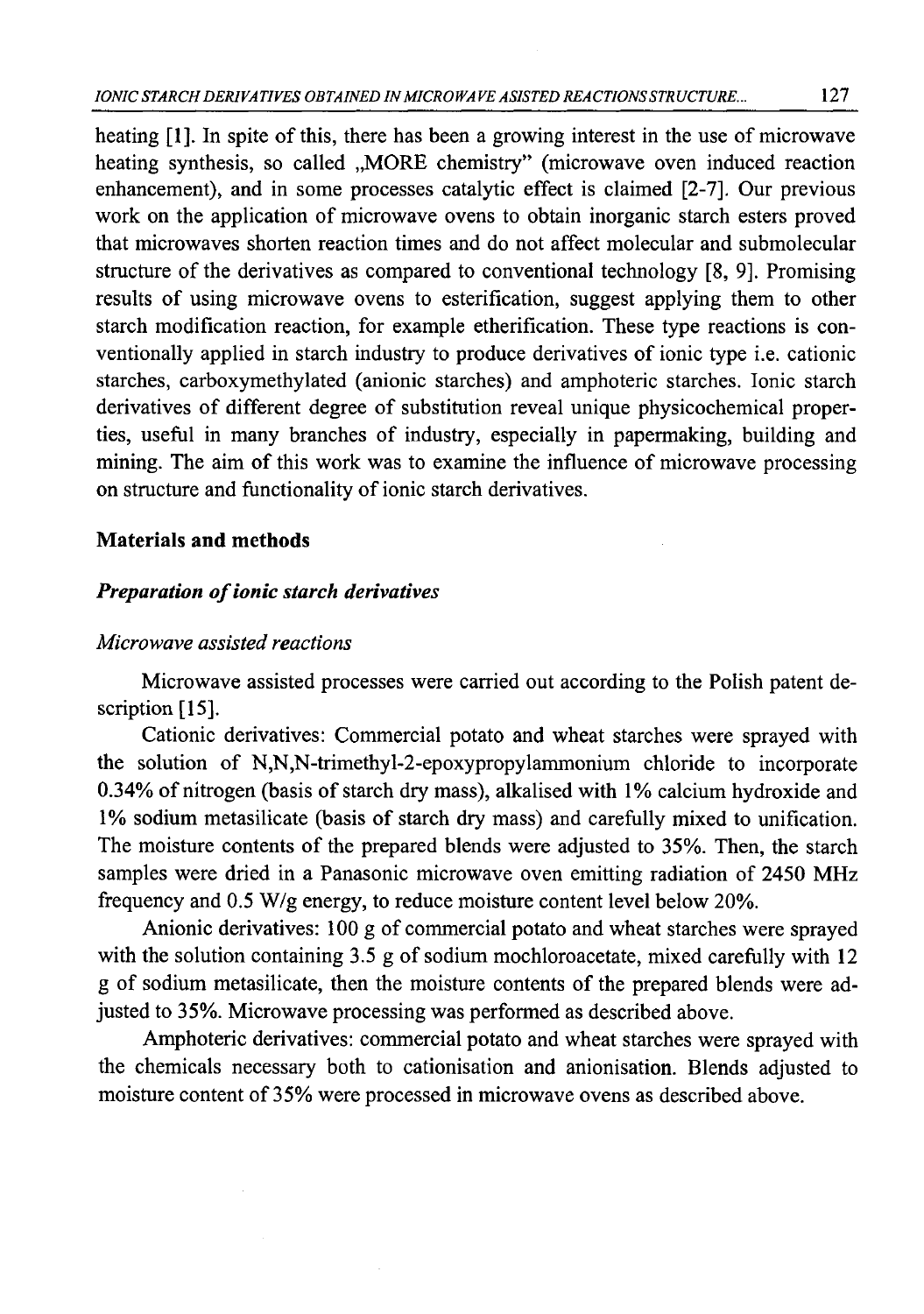#### *Reference samples*

Cationic derivatives (suspension reaction): commercial potato and wheat starches were slurried in the water solution of 3-chloro-2-hydroxy-N,N,N-trimethylpropylammonium chloride (0.34% of nitrogen basis of starch dry mass). The suspensions were alkalised with the solution of sodium hydroxide (2 moles per 1 mole of cationisation agent) and the reaction were carried out at the temperature of 35°C during 6 hours. Then the reaction mixtures were neutralised with diluted hydrochloric acid, filtered, washed twice with water and air dried.

Anionic derivatives (rotating roaster process): 100 g of commercial potato and wheat starches were sprayed with the solution containing 3.5 g of sodium mochloroacetate and mixed carefully with 12 g of sodium metasilicate. Then the starch samples were pre-dried at room temperature to moisture content below 20% and heated in rotating roaster at the temperature of 120°C for two hours.

Amphoteric derivatives (rotating roaster process): commercial potato and wheat starches were sprayed with the chemicals necessary both to cationisation and anionisation. Starch blends were processed in rotating roaster at the temperature of 120°C for two hours.

### *Analytical methods*

#### *Rheological properties*

The course of gelatinization was monitored with a Brabender viscograph under the following conditions: measuring cartridge 0.07 Nm; heating/cooling rate 1.5°C/min; thermostating 30 min.

#### *Nitrogen content*

Cationic starches obtained in microwave process were previously purified by with hydrochloric acid. To this aim, starch samples were suspensed in 5% solution of hydrochloric acid, filtered, and washed with water to remove chloride ions and air dried. The nitrogen contents was determined according to EN ISO 3188 standard.

### *Carboxymethyl groups content*

Carboxymethyl groups content was determined according to ISO 11216 standard.

#### *Microscopic examinations*

The starch samples to be examined by light microscopy were prepared by the smear method. To this end starch suspensions were heated at the initial gelatinization temperature (as measured acc. to Brabender), and at 95°C. A drop of the resulting paste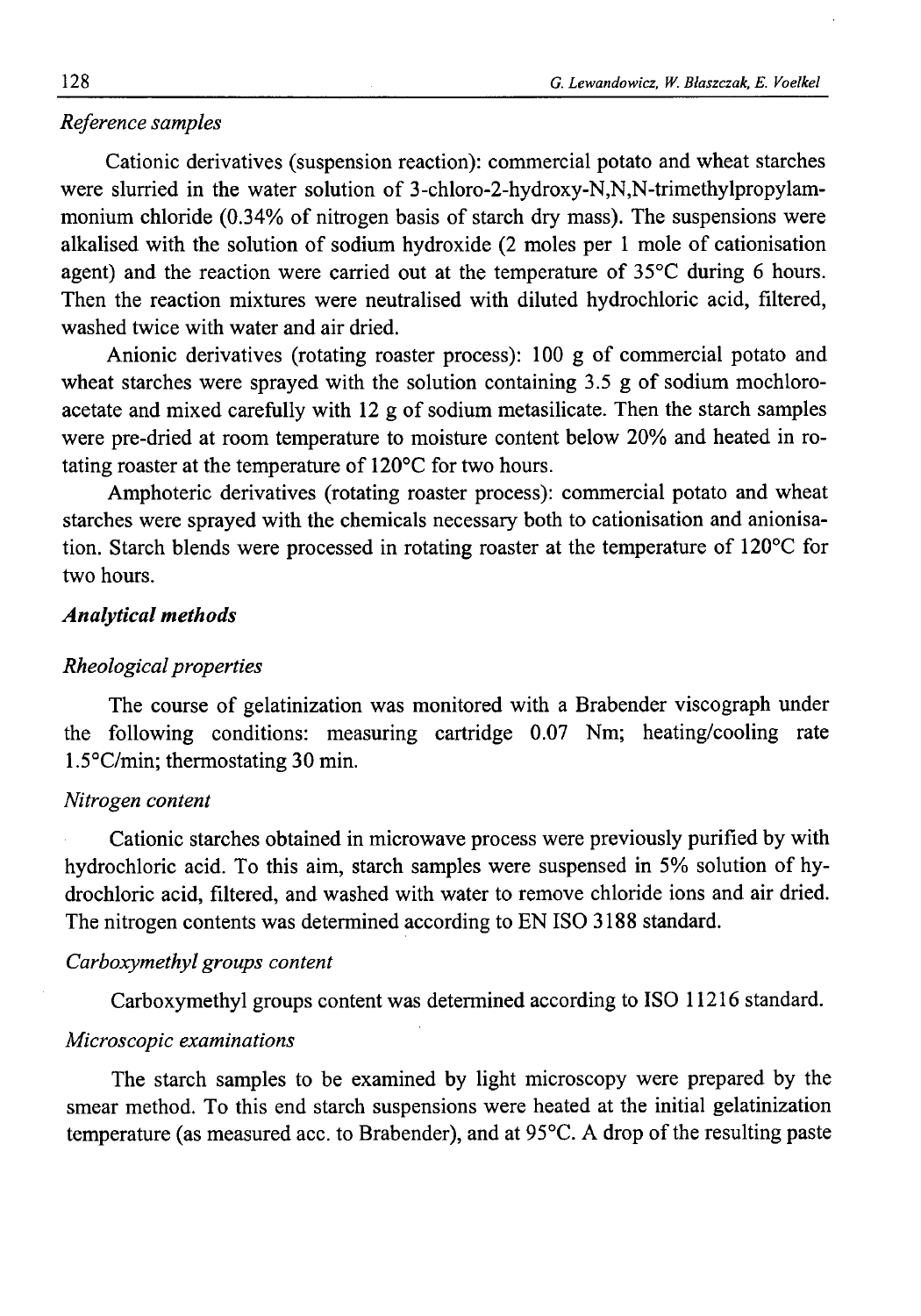was applied to a microscope slide and, on cooling, the smear was stained with iodine acc. to Kaczyńska et al. [10], and observed with an Olympus BX60 light microscope.

The starch samples to be examined by scanning electron microscopy were prepared acc. to Fornal [11] and observed with a Jeol JSM 5200 microscope.

### *X-ray diffractometry*

X-ray diffractometry was carried out with a TUR 62 Carl Zeiss X-ray diffractometer under the following conditions: X-ray tube CuK $\alpha$  (Ni filter); voltage 30 kV; current 15 mA; scanning from  $\Theta = 2^{\circ}$  to 18°.

### **Results and discussion**

As it is shown in Table 1 microwave processing is a convenient way to obtain ionic starch derivatives of DS  $\approx$  0.04. Reference cationic starches obtained in a water suspension revealed lower degree of substitution in spite of relatively long reaction time (6 hours). Especially in case of wheat starch low reactivity was observed. Reference samples of anionic and amphoteric starches which were obtained in rotating roasters also revealed a lower degree of substitution as compare to microwave assisted product reactions.

Table 1

| Starch origin | Reaction type      | Nitrogen<br>content $[\%]$ | Nitrogen<br>degree of<br>substitution | Carboxymethyl<br>groups content<br>[%] | Carboxymethyl<br>groups degree<br>of substitution |
|---------------|--------------------|----------------------------|---------------------------------------|----------------------------------------|---------------------------------------------------|
| Potato        | Microwave assisted | 0.33                       | 0.04                                  |                                        |                                                   |
| Potato        | Suspension         | 0.30                       | 0.03                                  |                                        |                                                   |
| Potato        | Microwave assisted |                            |                                       | 1.47                                   | 0.04                                              |
| Potato        | Rotating roaster   |                            |                                       | 1.39                                   | 0.04                                              |
| Potato        | Microwave assisted | 0.33                       | 0.04                                  | 1.49                                   | 0.04                                              |
| Potato        | Rotating roaster   | 0.27                       | 0.03                                  | 1.08                                   | 0.03                                              |
| Wheat         | Microwave assisted | 0.34                       | 0.04                                  |                                        |                                                   |
| Wheat         | Suspension         | 0.17                       | 0.02                                  |                                        |                                                   |
| Wheat         | Microwave assisted |                            |                                       | 1.46                                   | 0.04                                              |
| Wheat         | Rotating roaster   |                            |                                       | 1.24                                   | 0.03                                              |
| Wheat         | Microwave assisted | 0.34                       | 0.04                                  | 1.42                                   | 0.03                                              |
| Wheat         | Rotating roaster   | 0.19                       | 0.02                                  | 1.23                                   | 0.03                                              |

Degree of substitution of ionic starch derivatives obtained in microwave assisted and traditionally run reactions.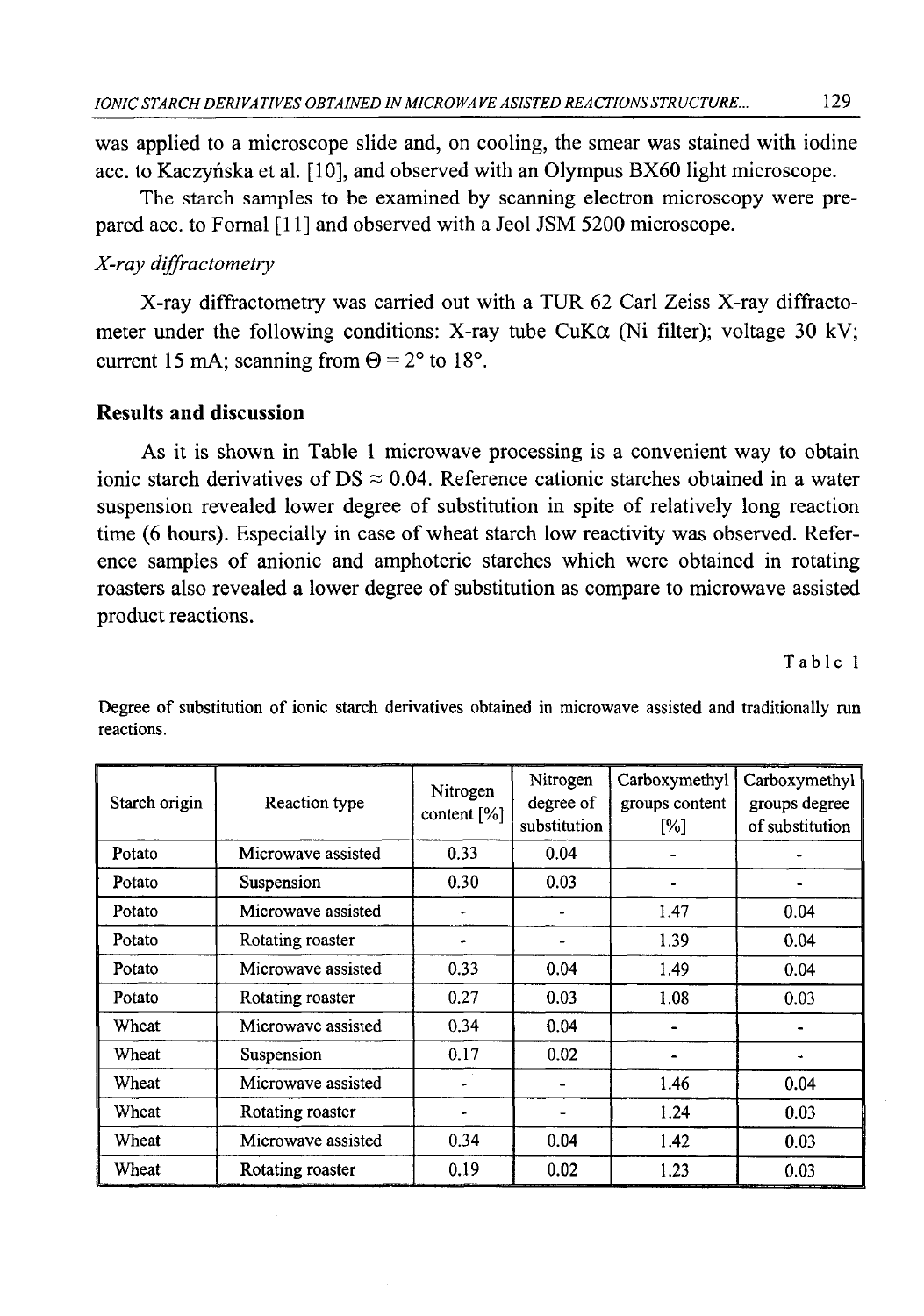The incorporation of ionic substituents into the starch molecules significantly affected physicochemical properties related to the starch-water interactions. The substitution of cationic groups ( $DS = 0.02 - 0.04$ ) resulted in a decrease of pasting temperature accompanied by a rapid increase in viscosity within a narrow temperature range and the occurrence of a sharp viscosity peak (Fig. 1, 2). The extent of these changes in microwave assisted ethers was more significant than that in products of suspension reaction, what could be a result of a higher degree of substitution [12].



Fig. 1. Brabender viscosity curves  $(c = 3,3\%)$  of Fig. 2. potato starch cationic ethers as compared to native starch:  $N -$  native potato starch; S - suspension reaction product; M - microwave assisted reaction product.



The substitution of anionic groups into the starch molecules also resulted in a decrease of pasting temperature. In case of potato starch it is accompanied by a rapid increase in viscosity within a narrow temperature range and the occurrence of a sharp viscosity peak, but extend of these changes were lower as compare to cationic derivatives (Fig. 3). In case of wheat starch, medium type of swelling characteristic was observed (Fig. 4). Rotating roaster reaction products revealed significantly lower viscosity than the derivatives from microwave assisted reactions. This observation could be explained by degradation phenomena accompanying the processing at relatively high reaction temperature (120°C).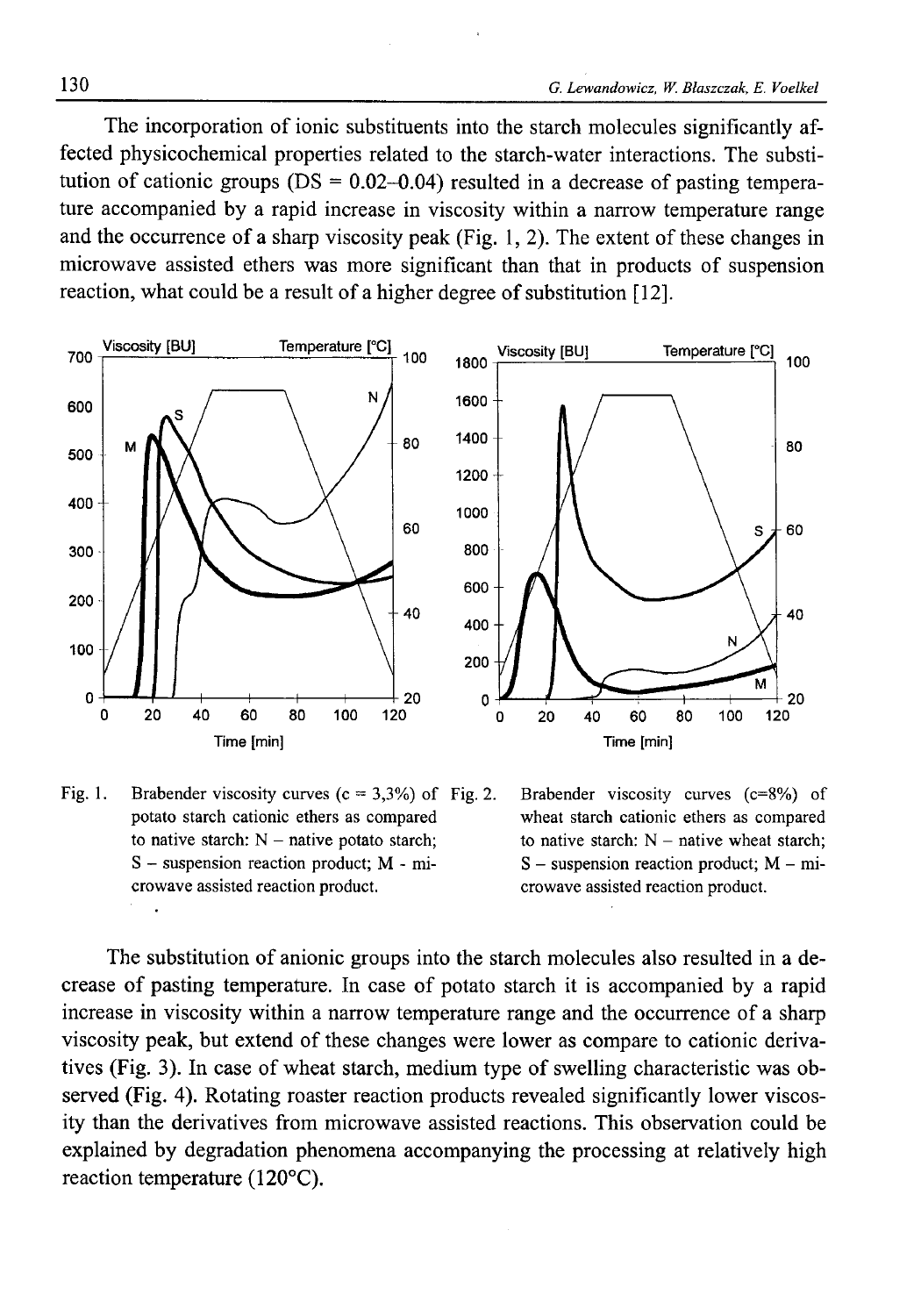

Fig. 3. Brabender viscosity curves  $(c = 3,3\%)$  of Fig. 4. potato starch anionic ethers as compared to native starch: N - native potato starch;  $R$  – rotating roaster reaction product; M – microwave assisted reaction product.

Brabender viscosity curves  $(c = 8\%)$  of wheat starch anionic ethers as compared to native starch:  $N -$  native wheat starch;  $R$  – rotating roaster reaction product; M – microwave assisted reaction product.

The incorporation of two types of ionic substituents into the starch molecules together, caused the decrease of pasting temperature, accompanied by different phenomena in case of potato than in case of wheat starch (Fig. 5, 6). In case of wheat starch an increase of the type of swelling characteristic was observed, whereas in case of potato starch a significant decrease in viscosity. As just as anionic, amphoteric derivatives obtained in rotating roaster, revealed lower viscosity than products of microwave reactions.

The above changes were confirmed by light microscopy. Native potato and wheat starches heated at pasting temperature give a characteristic behaviour - amylose leakage out of the starch granules [13, 14]. Cationic starches revealed similar solubilisation mechanism (pictures not shown) i.e. amylose leakage out of the starch granules. At the temperature of 90°C the solubilisation of native starches is advanced, amylose leaks completely out of granules, but amylopectin still forms aggregates which are the remnants of the granules [13, 14]. Cationic starches at the temperature of 90°C (pictures not shown) formed almost uniform mixture of soluble amylose and amylopectin. The colour of amylose and amylopectin - iodine complexes changed only a little as compared to native starches. Amyloses of different starch origin formed deep blue com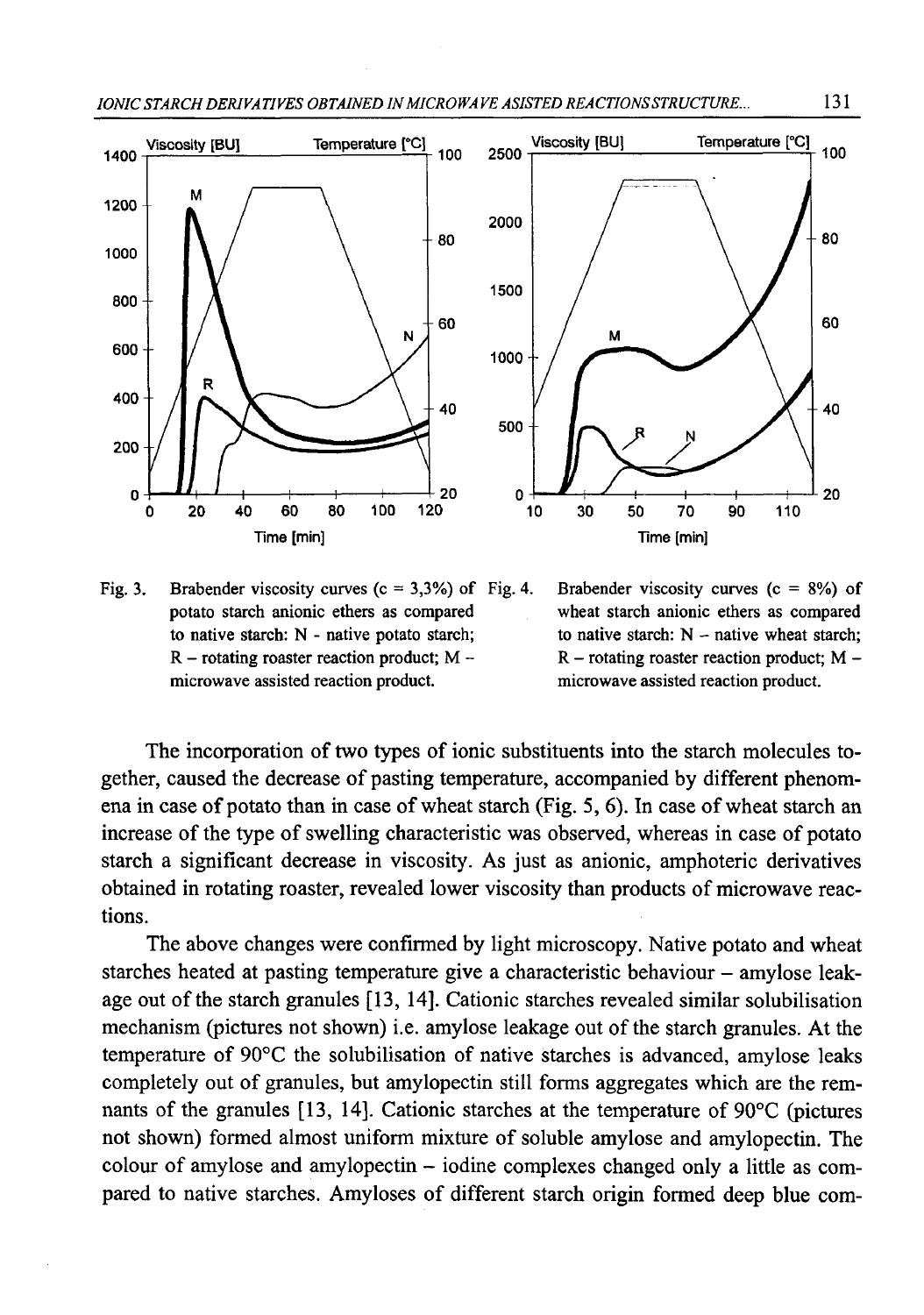plexes, whereas amylopectins formed red-brown complexes, (pictures not shown). The differences between solubilisation behaviour of cationic derivatives obtained using microwaves and in water suspension were not observed.



Fig. 5. Brabender viscosity curves  $(c = 8\%)$  of Fig. 6. potato starch amfoteric ethers as compared to native starch:  $N -$  native potato starch;  $R$  – rotating roaster reaction product;  $M -$  microwave assisted reaction product.

Brabender viscosity curves  $(c = 8\%)$  of wheat starch amfoteric ethers as compared to native starch:  $N -$  native wheat starch:  $R$  – rotating roaster reaction product;  $M$  – microwave assisted reaction product.

The substitution of anionic groups as well as together two types of ionic substituents into the starch molecules resulted in different phenomena in case of potato than wheat starches. Potato starch anionic derivatives, similarly to cationic ones, at the temperature of 90°C (pictures not shown) were almost completely soluble, what corresponded to their high type of swelling characteristics (Fig. 3). Amphoteric potato starch derivatives of restricted type of swelling characteristic (Fig. 5) at the temperature of  $90^{\circ}$ C (pictures not shown) revealed strongly limited solubilisation process – only part of amylose leached out of granules. The majority of the starch material remained insoluble. This observation pointed to the conclusion that cationic and anionic substituents probably formed amphions, which reduced solubility of starch.

Wheat starch anionic derivatives at the temperature of 90°C (pictures not shown) were only partially soluble, what corresponded to their medium type of swelling char-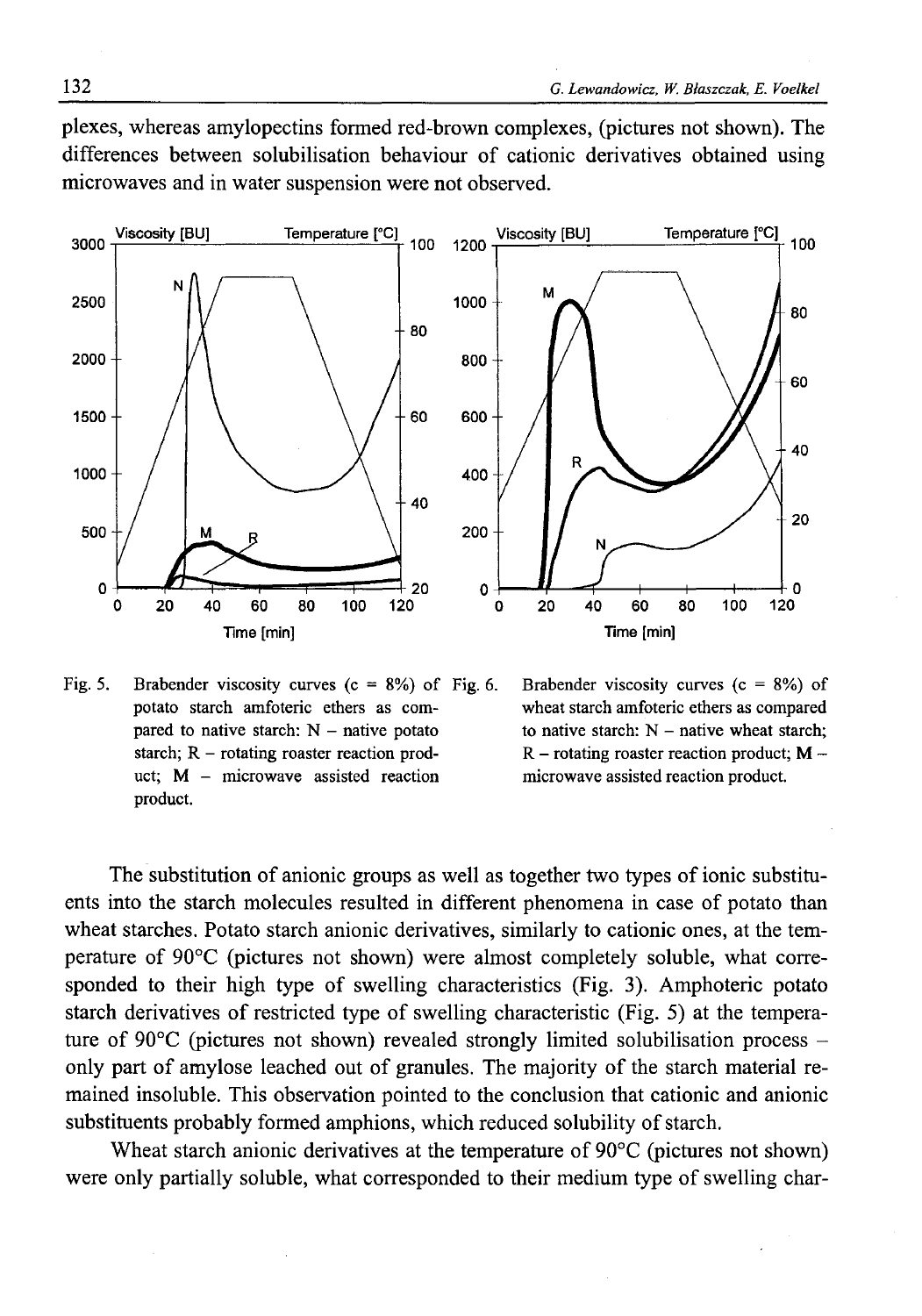acteristics (Fig. 4). Amphoteric derivatives of wheat starch at the temperature of  $90^{\circ}$ C (pictures not shown) were better soluble than anionic ones, what corresponded to higher type of swelling characteristic (Fig. 6). LM pictures of anionic and amphoteric derivatives obtained in rotating roaster (pictures not shown) were coloured more redviolet as compare to microwave equivalent samples what pointed to degradation phenomena occurring during processing at the temperature of 120°C.

Deep changes in type of swelling characteristics could suggest some changes in the structure of starch granules as an effect of derivatisation. This hypothesis was not confirmed by X-ray and SEM investigations however. The type of X-ray diffraction patterns of native starches maintained unchanged after substitution of all types ionic substituents (Fig. 7-9). The type of processing (microwave, suspension and rotating roaster) also only slightly reflected on relative crystallinity of investigated starches. Even heating in rotating roaster at the temperature of 120°C during 2 hours did not affect crystallinity of investigated starches.



Fig. 7. X-ray diffraction patterns of the cationic starch ethers: potato starch microwave assisted reaction product (a); potato starch suspension reaction product (b); wheat starch microwave assisted reaction product (c); wheat starch suspension reaction product (d).

Scanning electron microphotographs of ionic starch derivatives proved that modification process induced only slight deterioration of starch granular structure (Fig. 10, 11). The strong alkaline conditions applied in all types of processing caused some gelatinization phenomena resulting in a leakage of starch material out of the granules. However, the extent of granules damages was the smallest in case of suspension reac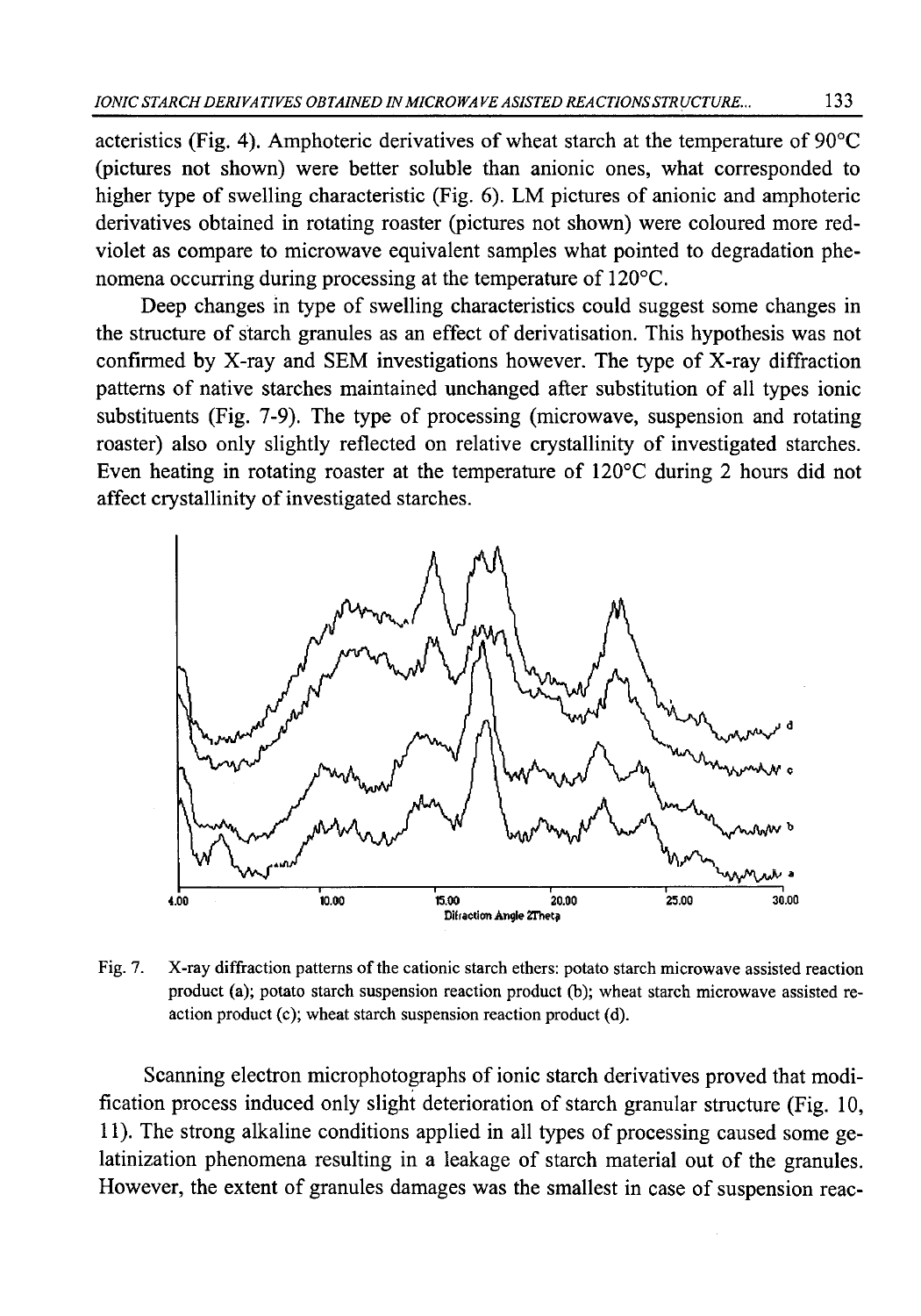tion products. Solid state reactions (microwave and rotating roaster) occurring by local action of alkalis on starch granules caused more extensive leakage of starch material out of the granules.



Fig. 8. X-ray diffraction patterns of potato starch ionic starch ethers: microwave assisted reaction amphoteric derivative (a); rotating roaster reaction amphoteric derivative (b); microwave assisted reaction anionic derivative (c); rotating roaster reaction anionic derivative (d).



Fig. 9. X-ray diffraction patterns of wheat starch ionic starch ethers: microwave assisted reaction amphoteric derivative (a); rotating roaster reaction amphoteric derivative (b); microwave assisted reaction anionic derivative (c); rotating roaster reaction anionic derivative (d).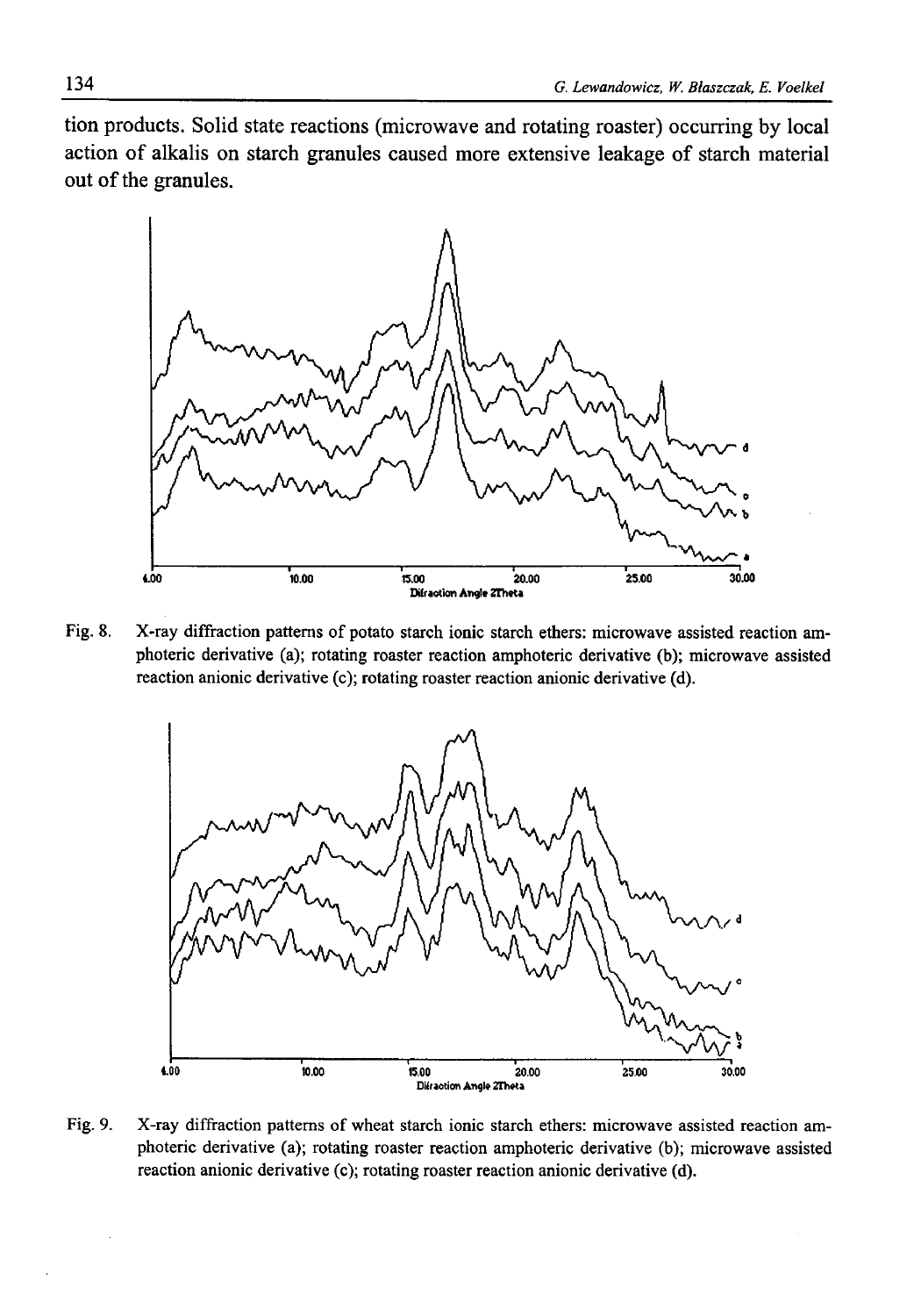*IONIC STARCH DERIVATIVES OBTAINED IN MICROWA VE ASISTED REACTIONS STRUCTURE...* 135



Fig. 10. SEM microphotographs of potato starch ethers: cationic derivative from microwave assisted reaction (A), cationic derivative from suspension reaction (B), anionic derivative from microwave assisted reaction (C), anionic derivative from rotating roaster reaction (D), amphoteric derivative from microwave assisted reaction (E), amphoteric derivative from rotating roaster reaction (F).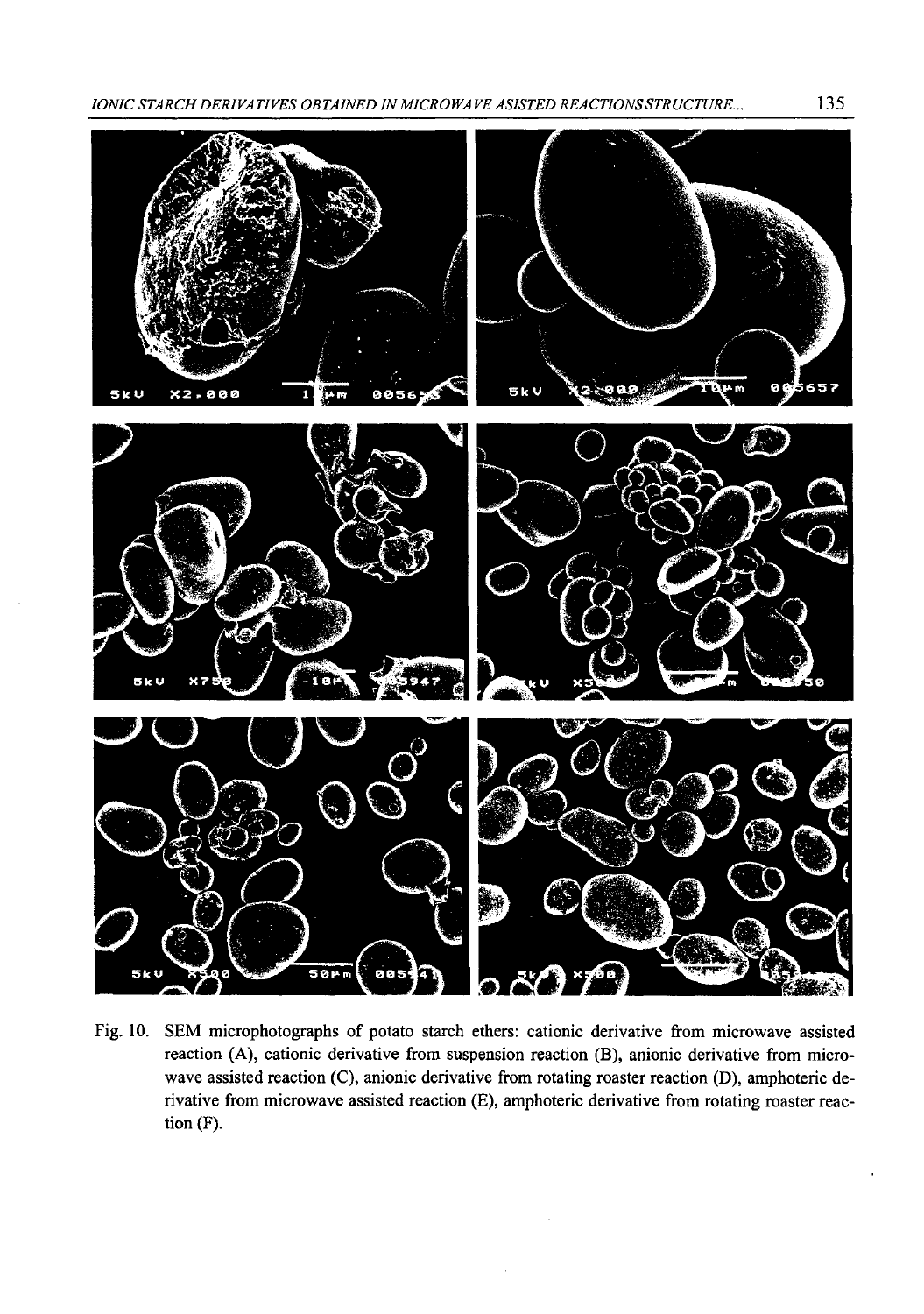

Fig. 11. SEM microphotographs of wheat starch ethers: cationic derivative from microwave assisted reaction (A), cationic derivative from suspension reaction (B), anionic derivative from microwave assisted reaction (C), anionic derivative from rotating roaster reaction (D), amphoteric derivative from microwave assisted reaction (E), amphoteric derivative from rotating roaster reaction (F).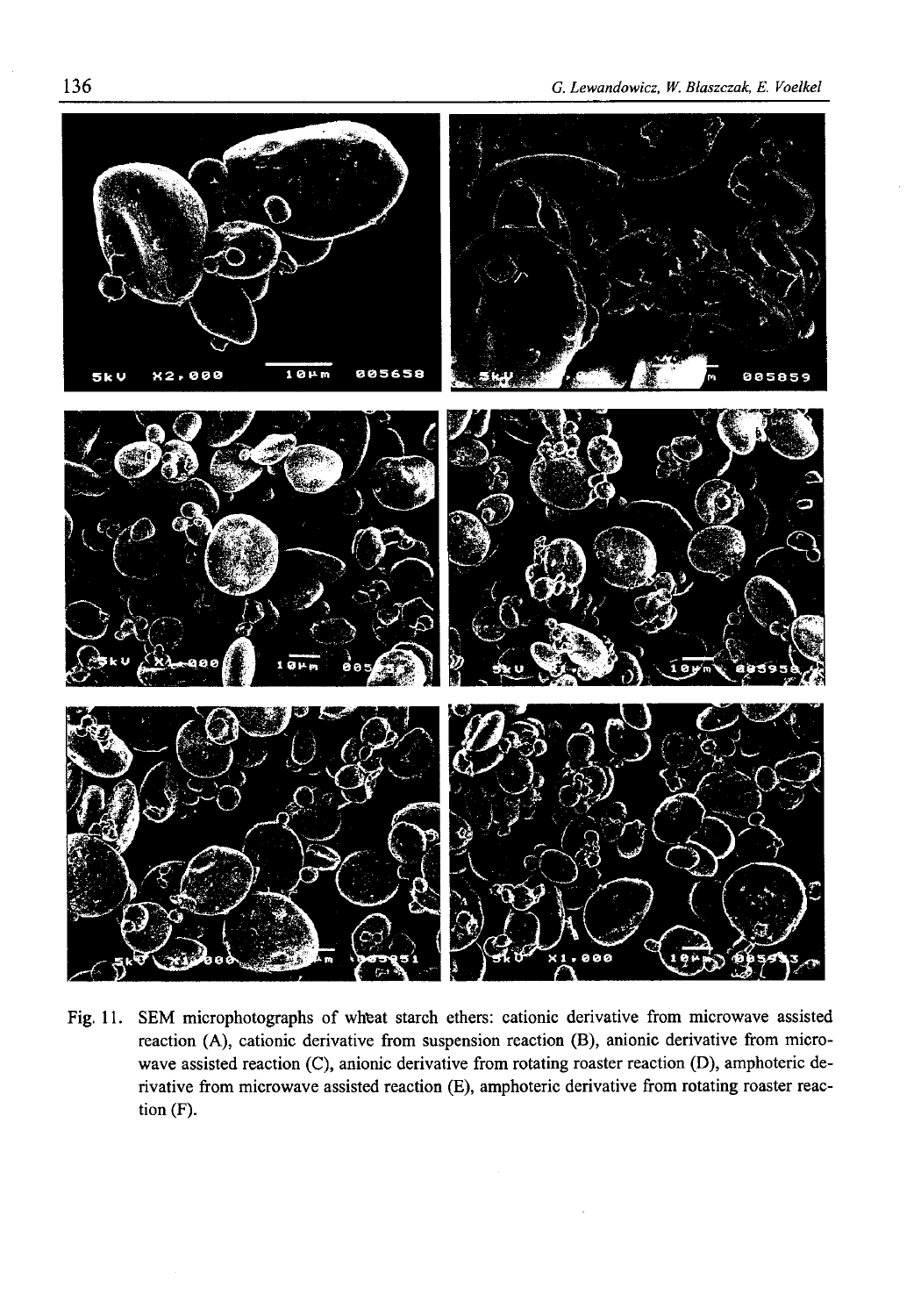### **Conclusions**

- 1. Microwave processing is a convenient way to obtain starch ethers of DS  $\approx 0.04$ .
- 2. The incorporation of ionic substituents into the starch molecules significantly affects their physicochemical properties related to starch-water interactions. These results in the decrease of the gelatinization temperature, changes of the swelling characteristics, solubilisation and iodine complexation.
- 3. The incorporation of ionic substituents into the starch molecules are not reflected in their crystal structure.
- 4. Microwave processing as well as suspenion reaction do not reveal degradation phenomena observed as changes in colour of starch-iodine complexes.
- 5. Rotating roaster processing causes some degradation phenomena observed as changes in colour of starch-iodine complexes.
- 6. Microwave processing caused deterioration in granular structure of investigated starches similar to those observed in rotating roaster produtcs.

### **Acknowledgement**

This research was supported by grant no. 5 P06 G 017 13 from the State Committee for Scientific Research (KBN)

## **REFERENCES**

- [1] Caddick S.: Tetrahedron, **51**, 1995, 10403.
- [2] Laurent R., Laportie A., Dubac J., Berlan J., Lefeuvre S., Audhuy M.: J. Org. Chem., 57,1992, 7099.
- [3] Baptistella L.H.B., Neto A.Z., Onaga H., Godoi E.A.M.: Tetrahedron Lett., 34, 1993, 8407.
- [4] Csiba M., Cleophax J., Loupy A., Malthete J., Gero S.D.: Tetrahedron Lett., 34, 1993., 1787.
- [5] Giguere R.J., Bray T.L., Duncan S.M.: Tetrahedron Lett., 41, 1986, 4945.
- [6] Loupy A., Pigeon P., Ramdani M., Jaquault P.: Synth. Commun., 24, 1994, 159.
- [7] Sowmya S., Balasubramanian K.K.: Synth. Commun., 24, 1994, 2097.
- [8] Lewandowicz G., Fornal J., Walkowski A., Mączyński M., Urbaniak G., Szymańska G.: Ind. Crops & Products, 11, 2000, 249.
- [9] Lewandowicz G., Szymańska G., Voelkel E., Walkowski A.: Pol. J. Food. Nutr. Sci., in press.
- [10] Kaczyńska B., Autio K., Fornal J.: Food Structure, 12, 1993,217.
- [11] Fornal J.: Acta Alim. Polonica, 11, 1985, 141.
- [12] Yook C., Sosulski F., Bhirud P.: Starch/Stärke, 46, 1994, 393.
- [13] Lewandowicz G., Fornal J., Walkowski A.: Carbohydr, Polym., 34, 1997, 213.
- [14] Lewandowicz G., Jankowski T., Fornal J.: Carbohydr. Polym., 42, 2000, 192.
- [15] Lewandowicz G., Walkowski A., Szymańska G., Voelkel E., Urbaniak G., Mączyński M.: Polish Pat. Spec. No. 337241, 1999.